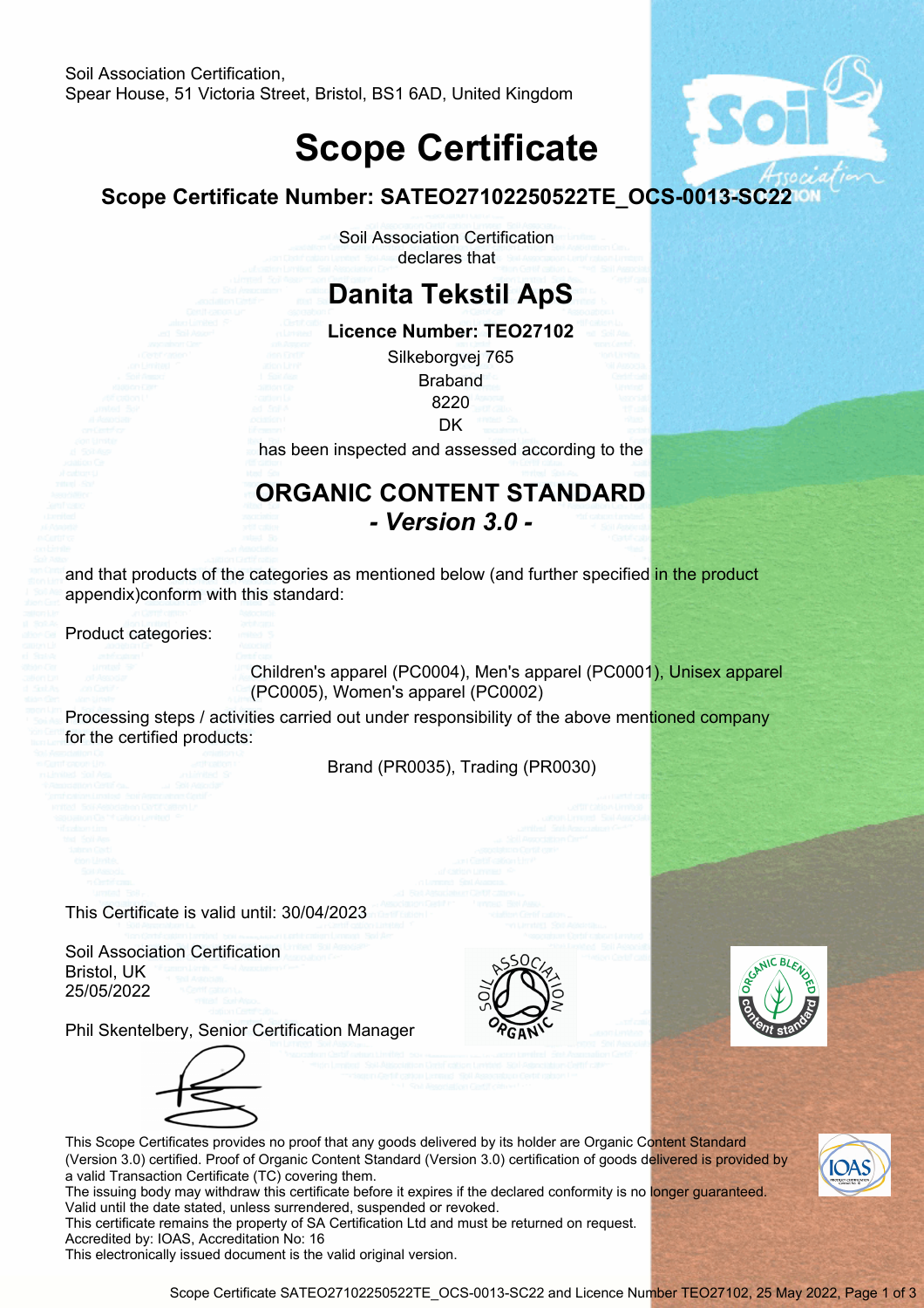Danita Tekstil ApS Organic Content Standard - Version 3.0 -



## **Products Appendix to Certificate No. SATEO27102250522TE\_OCS-0013-SC22SATEO27102250522TE\_OCS-0013-SC22**

| <b>Product Category</b>        | <b>Product Details</b>     | <b>Material and Material Composition</b>                                                                                          | <b>Label Grade</b> |  |  |
|--------------------------------|----------------------------|-----------------------------------------------------------------------------------------------------------------------------------|--------------------|--|--|
| Men's apparel<br>(PC0001)      | Socks, hosiery<br>(PD0009) | 80% Organic Cotton (RM0104), 2%<br>Elastane (spandex) (RM0160), 18%<br>Polyamide (nylon) (RM0182)                                 | <b>OCS Blended</b> |  |  |
| Women's apparel<br>(PC0002)    | Socks, hosiery<br>(PD0009) | 78% Cotton (RM0103), 44%<br>Polyester (RM0186), 2% Elastane<br>$(sp$ andex $)$ (RM0160)                                           |                    |  |  |
| Women's apparel<br>(PC0002)    | Socks, hosiery<br>(PD0009) | 52% Cotton (RM0103), 44%<br>Polyester (RM0186), 4% Elastane<br>(spandex) (RM0160)                                                 |                    |  |  |
| Children's apparel<br>(PC0004) | Socks, hosiery<br>(PD0009) | 60% Organic Cotton (RM0104), 20%<br>Polyester (RM0186), 2% Elastane<br>(spandex) (RM0160), 18% Polyamide<br>(nylon) (RM0182)      | <b>OCS Blended</b> |  |  |
| Children's apparel<br>(PC0004) | Socks, hosiery<br>(PD0009) | 70% Organic Cotton (RM0104), 28%<br>Polyester (RM0186), 2% Elastane<br>(spandex) (RM0160)                                         | <b>OCS Blended</b> |  |  |
| Unisex apparel<br>(PC0005)     | Socks, hosiery<br>(PD0009) | 71% Organic Cotton (RM0104), 4%<br>Metallic fibers (RM0254), 23%<br>Polyamide (nylon) (RM0182), 2%<br>Elastane (spandex) (RM0160) | <b>OCS Blended</b> |  |  |
| Women's apparel<br>(PC0002)    | Socks, hosiery<br>(PD0009) | 65% Organic Cotton (RM0104), 3%<br>Elastane (spandex) (RM0160), 22%<br>Polyamide (nylon) (RM0182), 10%<br>Polyester (RM0186)      | <b>OCS Blended</b> |  |  |









Phil Skentelbery, Senior Certification Manager